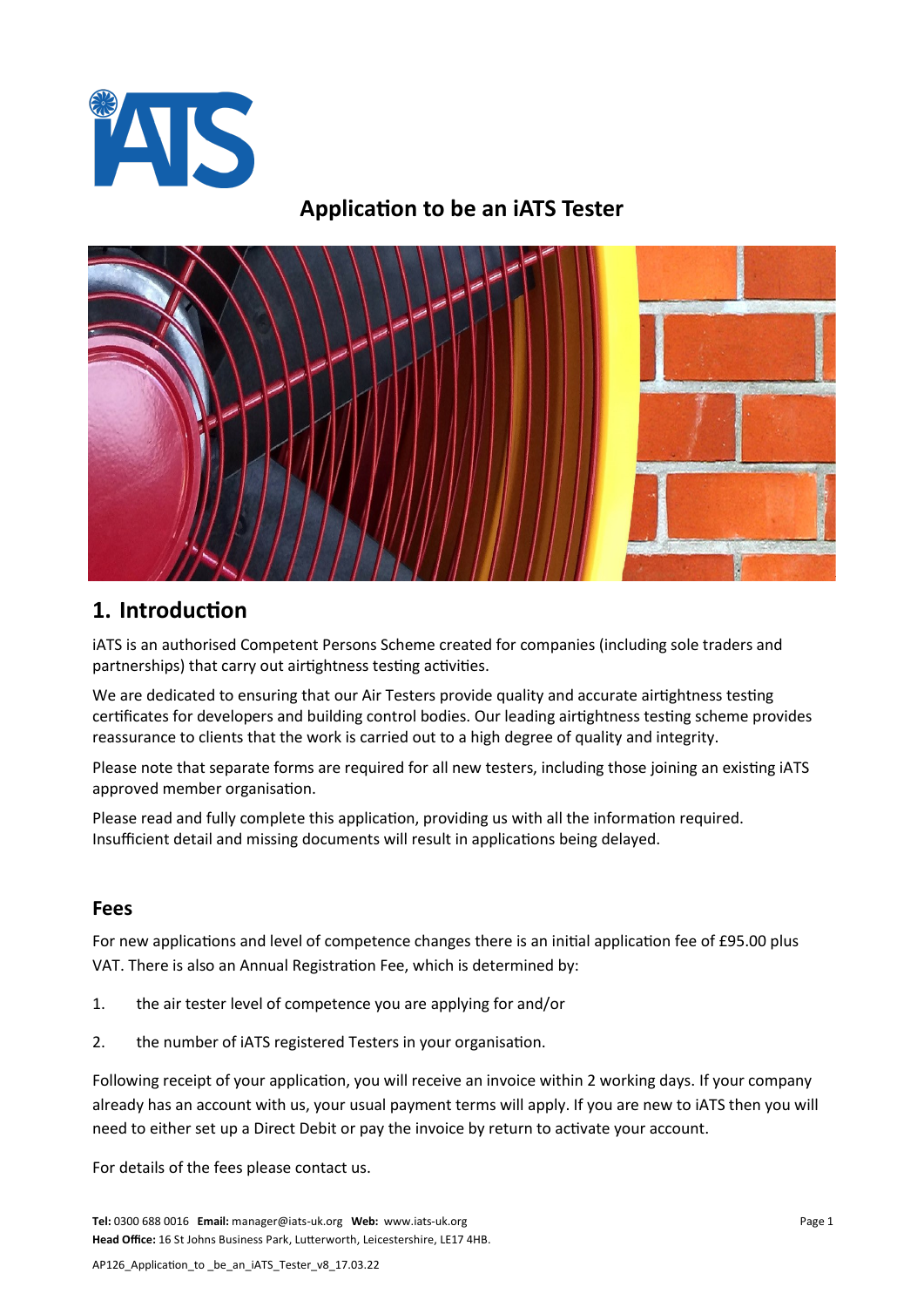# TAIS **2. Level of Competence**

Please tick the type of testing you would like to be registered for;  $\Box$ **Level 1** Building compliance airtightness testing for single dwellings and other small simple buildings up to 4,000  $m<sup>3</sup>$ П **Level 2** Building compliance airtightness testing for non-simple buildings over 4,000  $m^3$  $\Box$ **Background Ventilation** Airtightness testing for the assessment of background ventilation of existing buildings

#### **Please provide your training certificate with the application.**

## **3. Applicant Information**

| Please complete in block capitals |              |           |  |
|-----------------------------------|--------------|-----------|--|
|                                   |              |           |  |
| Title                             | Forename (s) |           |  |
| Surname                           |              |           |  |
| Home Address                      |              |           |  |
|                                   |              |           |  |
|                                   |              | Post Code |  |
| <b>Email Address</b>              |              |           |  |
| Date of Birth                     |              | Mobile No |  |
| Telephone No                      |              |           |  |

#### **4. Company Information**

| Same as above                              |
|--------------------------------------------|
|                                            |
| <b>Company Name</b>                        |
| <b>Company Registration Number</b>         |
| Please write N/A if you are a sole trader. |
| <b>Trading Address</b>                     |
|                                            |
| Postcode                                   |
| Invoice Email Address                      |
| Company email address                      |
| Mobile No<br>Telephone No                  |

**Tel:** 0300 688 0016 **Email:** manager@iats-uk.org **Web:** www.iats-uk.org **Head Office:** 16 St Johns Business Park, Lutterworth, Leicestershire, LE17 4HB.